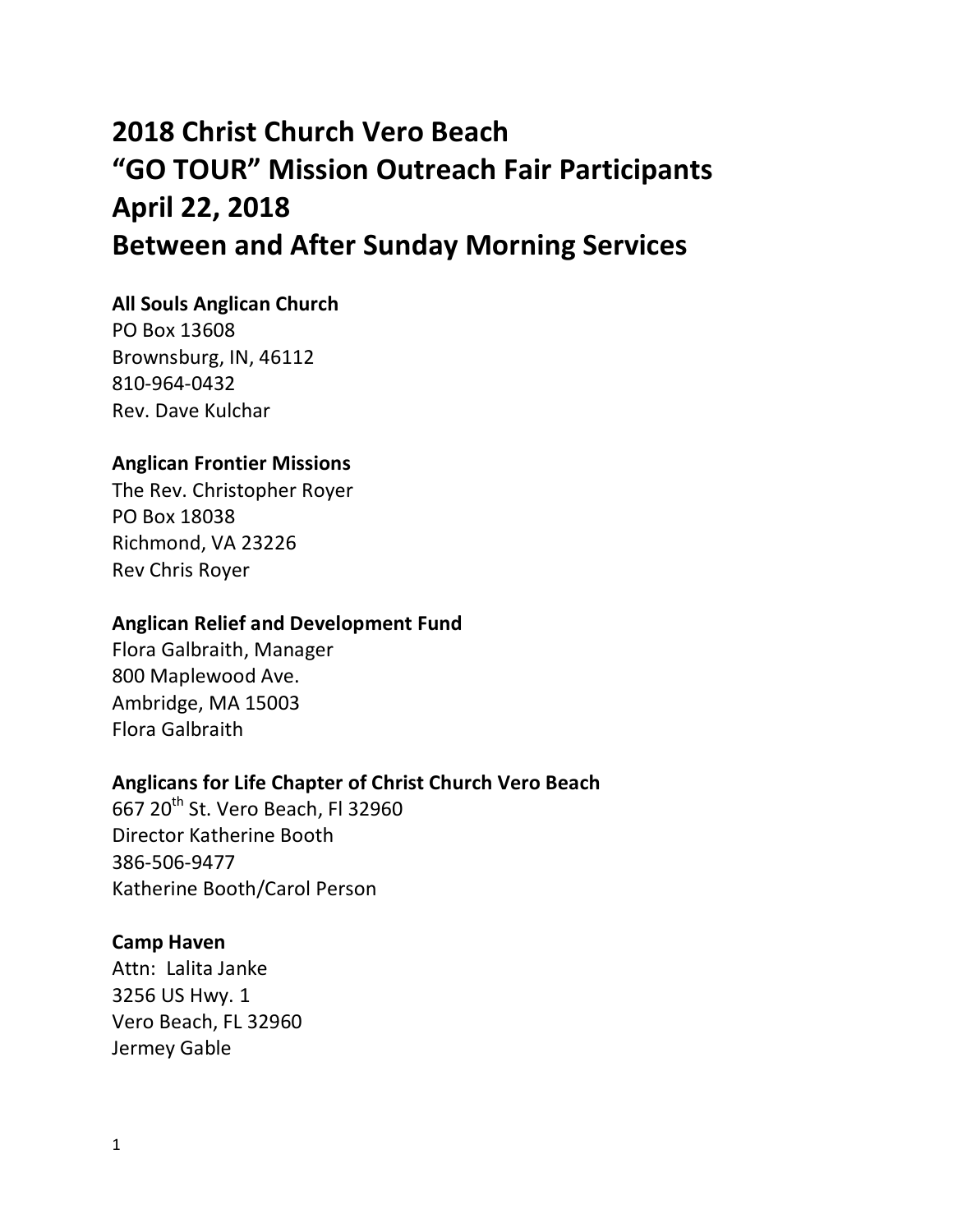## **Care Net Pregnancy Center**

Attn: Cheryl Hine 1503 24th St. Vero Beach, FL 32960 Angela Simmers and Kendi Lambert

## **CMJ USA**

Attn: Rev. Can. Daryl Fenton P.O. Box 443 Ambridge, PA 15003

## **Epic Missions**

Paul A. Munsie  $6025$   $12^{th}$  Street Vero Beach, FL 32966 Earl Boyter

# **FCA Central Florida**

Attn: Wave Robinson 8701 Maitland Summit Blvd. Orlando, FL 32810 Karen Moore/LeKesha Weerns/Cheryl Banks

# **Foundation Momprince Thomas, Inc.**

Attn: Etzer Thomas 4535 71st. St. Vero Beach, FL 32967 Magali Thomas/Werner and Anne Marie Mondelus

## **Global Team Ministries, Inc.**

Sheryl Shaw, North America Director 800 Tuskawilla Road Winter Springs, FL, 32708 Sheryl Curbow Shaw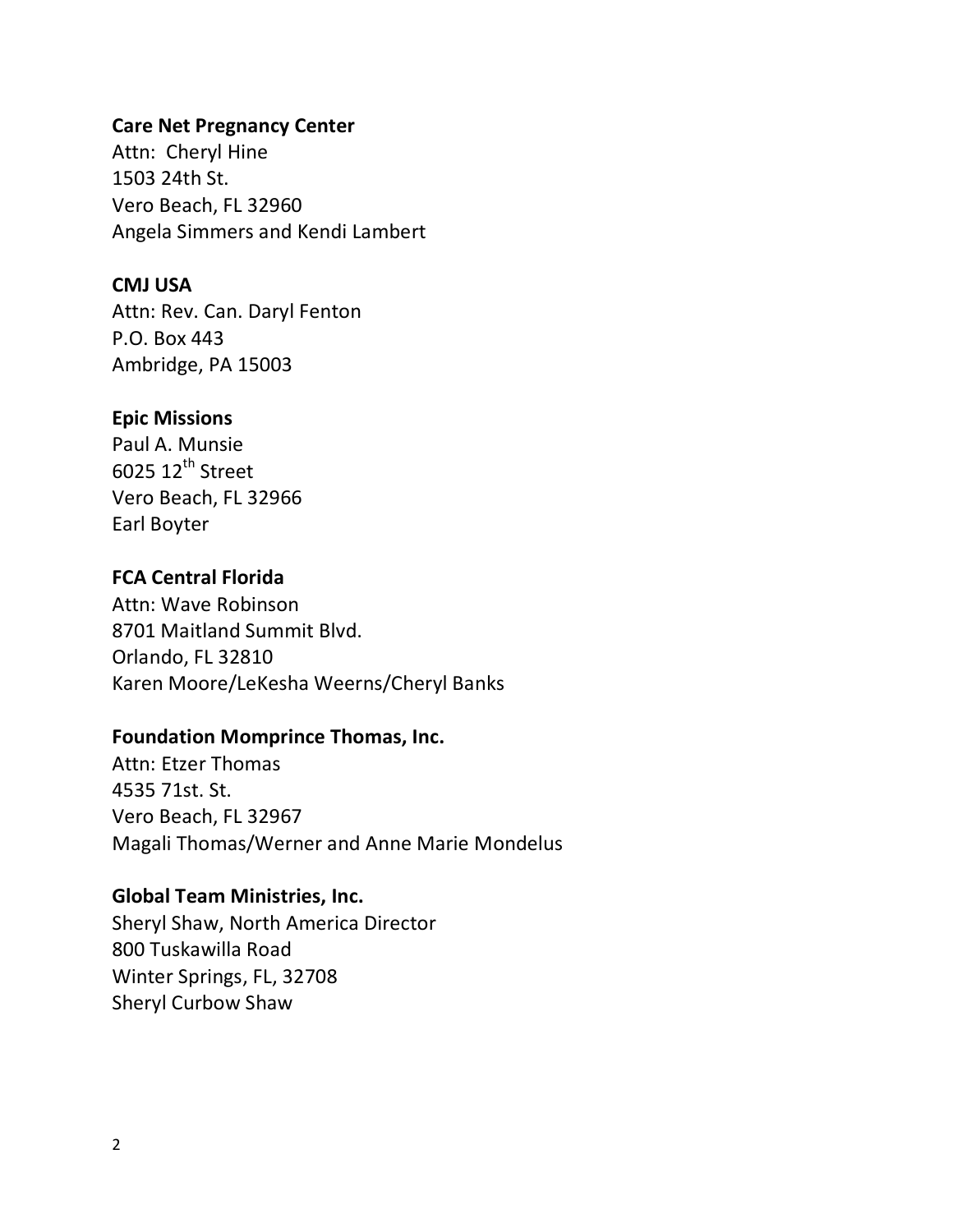## **Global Mobilization Ministries**

The Rev. Canon Dr. Alison Barfoot 9435 Lorton Mkt. St. #721 Lorton, VA 22079 Laura Casper

## **Grace Malnutrition Center, Haiti**

David and Elizabeth Linkinhoker 23 Pleasant Drive Ormond Beach, FL 32176 David, Elizabeth and Grace Linkinhoker

# **Habitat for Humanity**

Development Manager 4568 N. US Highway 1 Vero Beach, FL 32967 Andy Bowler/Eve Kyomya

# **IRSC Intervarsity Christian Fellowship**

Attn: Elsie Mokoban 935 17th Place SW Vero Beach, FL 32962 Elsi Mokoban/Angela Simmers

# **Life for Youth Camp**

Sheryl Stevens

## **LEAP**

Lavanneau Educational Achievement Partnership For Haiti Connie Boyter/Becky Locuson

## **Little Birthday Angels**

2600 12<sup>th</sup> Square SW Vero Beach, FL 32968 Angel Pietsch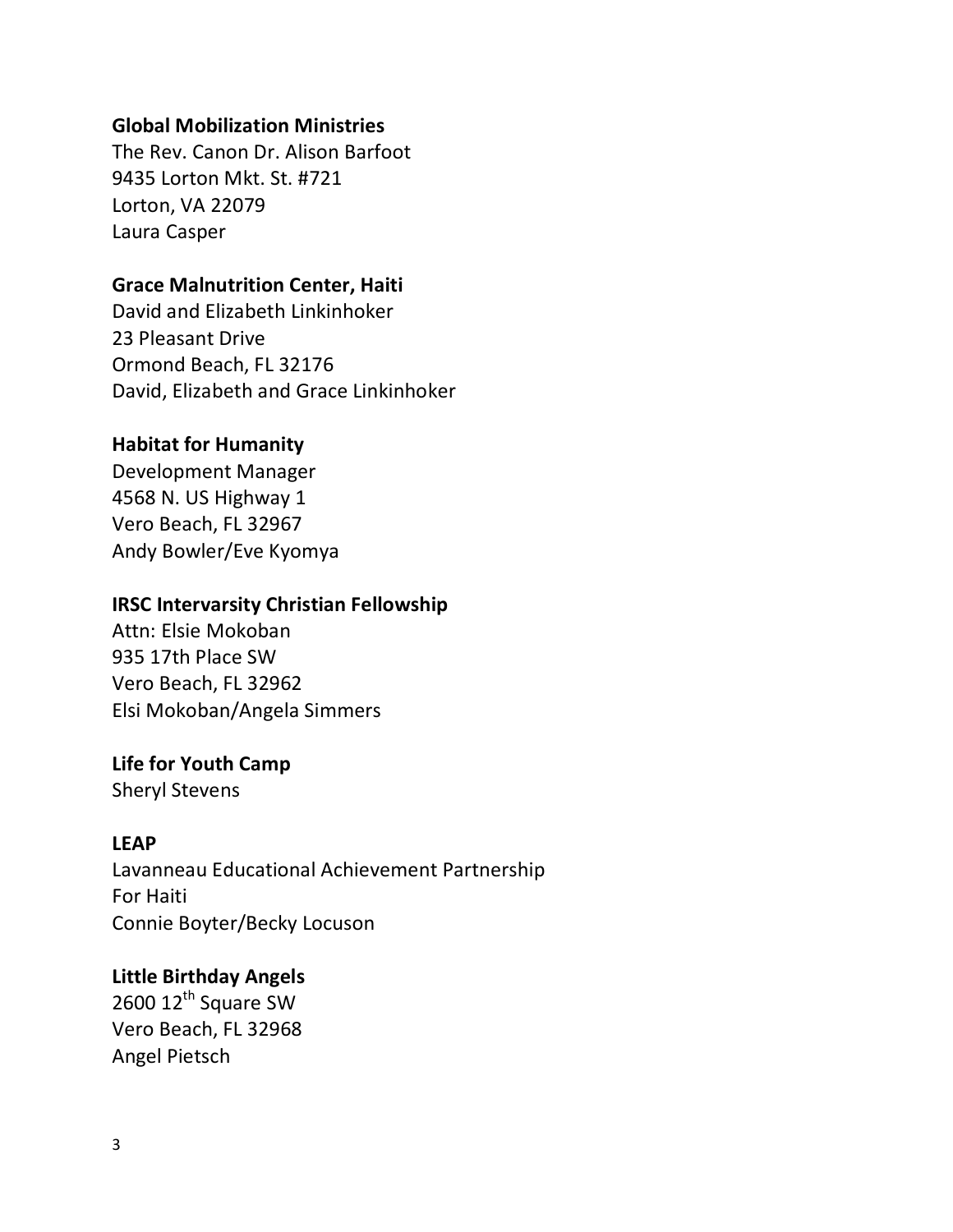#### **Military Moms Prayer Group**

PO Box 643511 Vero Beach, FL 32964 Linda Colontrelle/Margey Kulczycki/Pam Proctor

## **Missionary Flights International**

3170 Airmans Dr. Ft. Pierce, FL 34946 Joe and Wendy Karabensh

#### **Safe Refuge International**

Naomi Hamilton Jensen P.O. Box 690194 Vero Beach, FL 32969 Naomi Hamilton Jensen

#### **Salvation Army**

PO Box 2864 Vero Beach, FL 32961 Elaine McNeal 772-978-0265 ext. 104 Elaine McNeal

## **TEAM**

Attn: Loren and Linda Fox P.O. Box 1986 Grapevine, TX 76099

#### **The Buggy Bunch**

Attn: Kelly Sartain 1940 58th Ave. Vero Beach, FL 32966 Tara Wright/April Muller